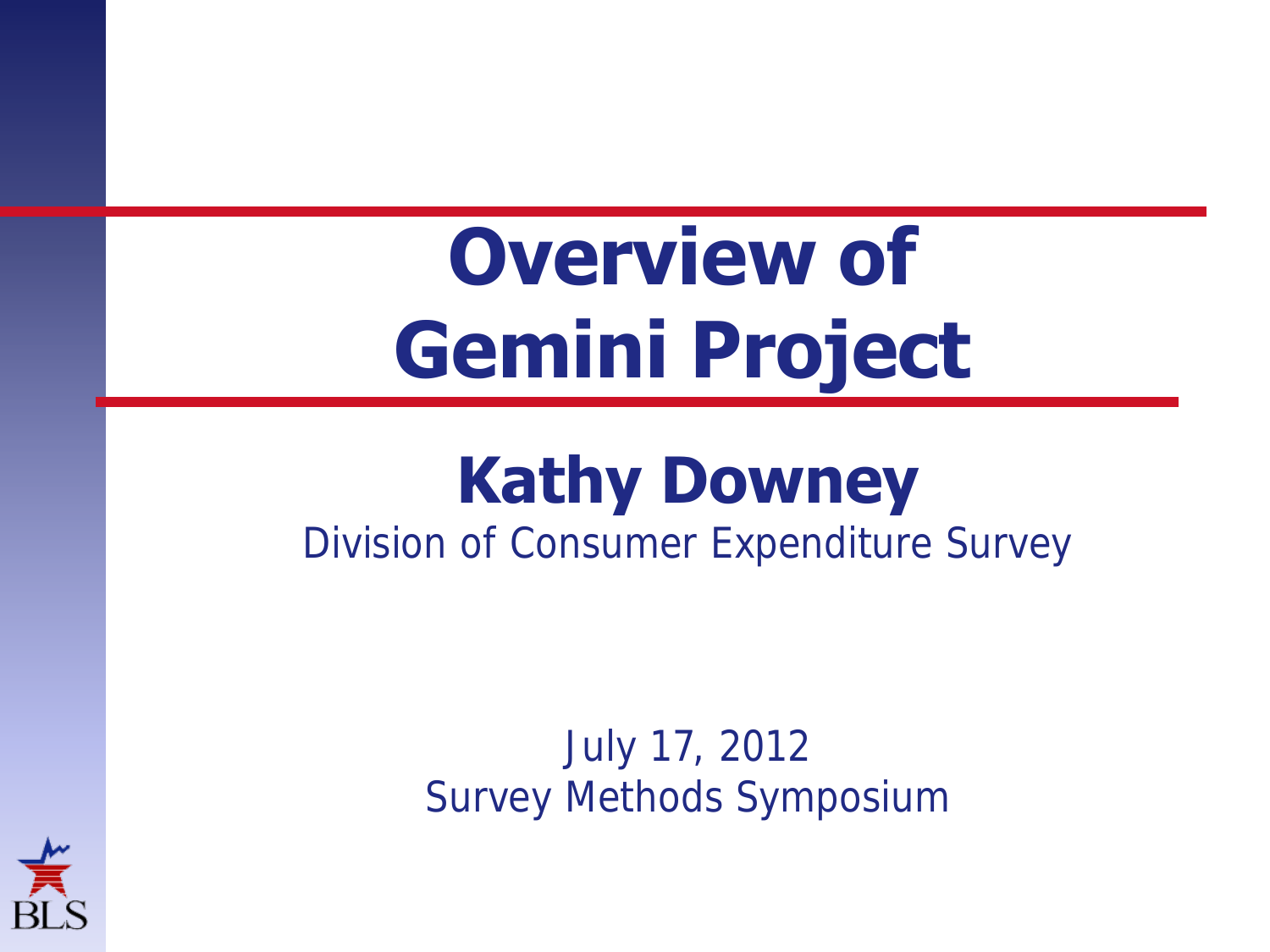#### **Presentation Overview**

- 1. Project overview
- 2. Motivation for redesign
- 3. Project tasks
- 4. Current teams
- 5. Activities to date
- 6. Upcoming activities
- 7. Related research

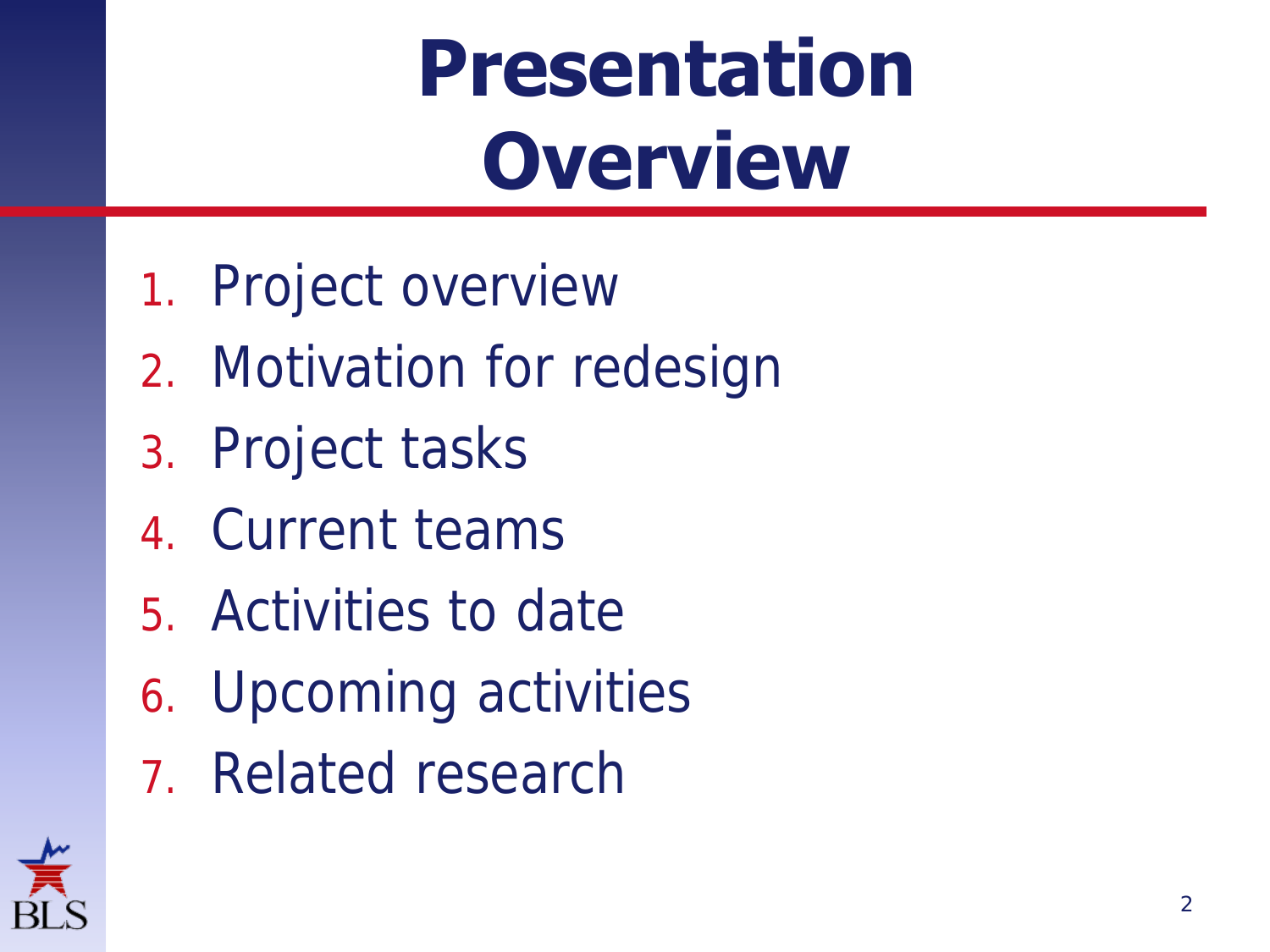## **Project Overview**

#### Mission

Improve data quality through a verifiable reduction in measurement error, with a particular focus on under-reporting.

#### jective

▶ Develop a detailed research plan for implementing a redesign of the CE surveys, including piloting, evaluation, and transition.

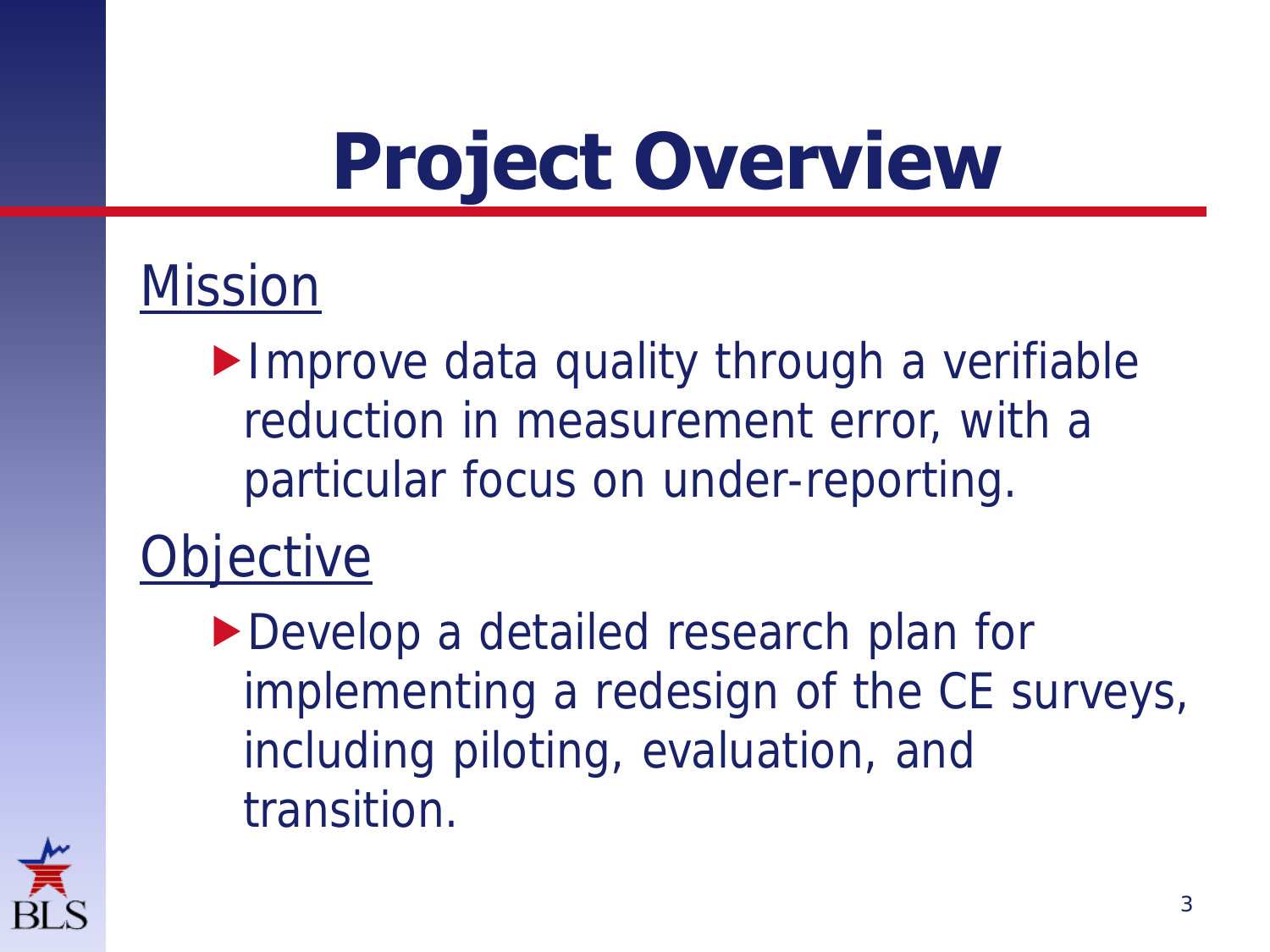# **Motivation for Redesign (1)**

#### **Evidence of measurement error**

- ▶ Declining ratios of aggregate expenditure estimates from the CE compared with Personal Consumption Expenditures (PCE)
- The 2008 CE Program Review Report cites item nonresponse and measurement error as areas of concern
- Subgroup comparisons show differences in expenditure reporting by mode of interview and use of recall aids
- ▶ Possibly due to complexity, conditioning, proxy reporting, recall error, survey length, mode effects 4

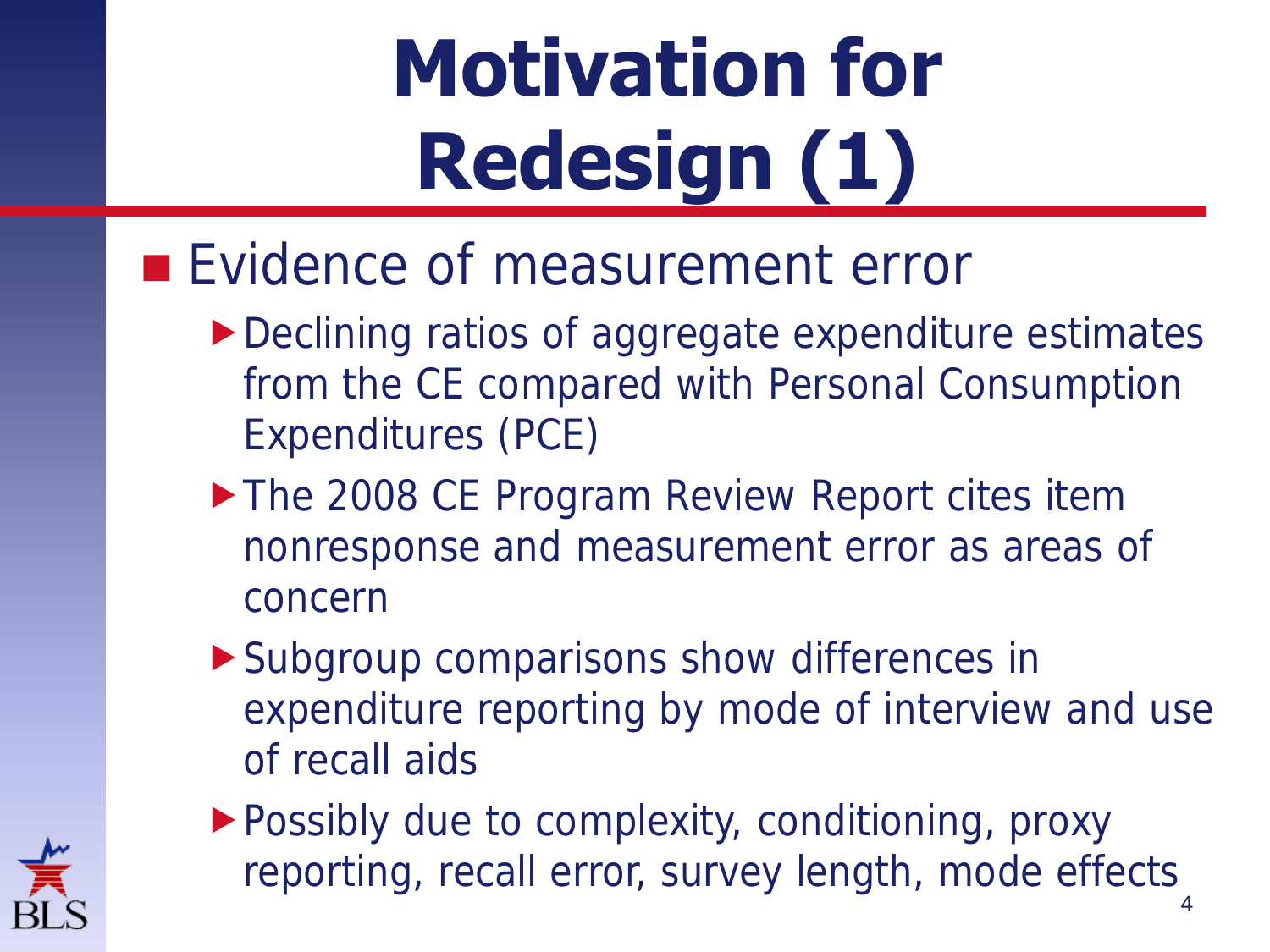# **Motivation for Redesign (2)**

- **Technological advances** 
	- **Transformation of respondent behavior**
	- ▶ Emergence of new data collection options
- Need for more flexibility
	- Allow for faster implementation of questionnaire changes
	- Allow for mixed-mode interviewing
- Same basic design for past 30 years

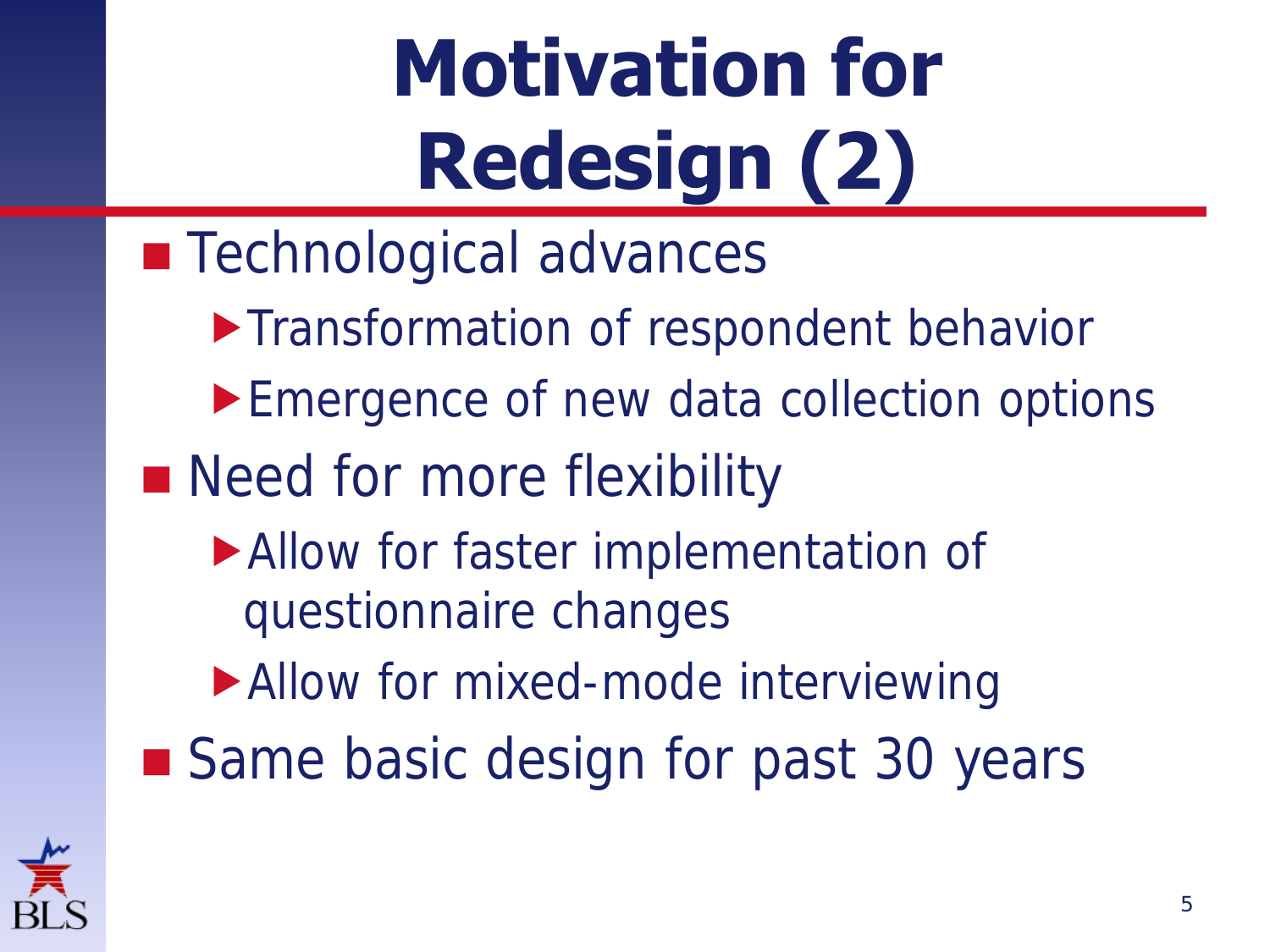# **Overview of Project Tasks (1)**

- 1. \*Produce database of CE research
- 2. \*Refine data requirements and priorities
- 3. \*Define data quality for CE
- 4. \*Sponsor internal and external events for information gathering and expert review



#### \*completed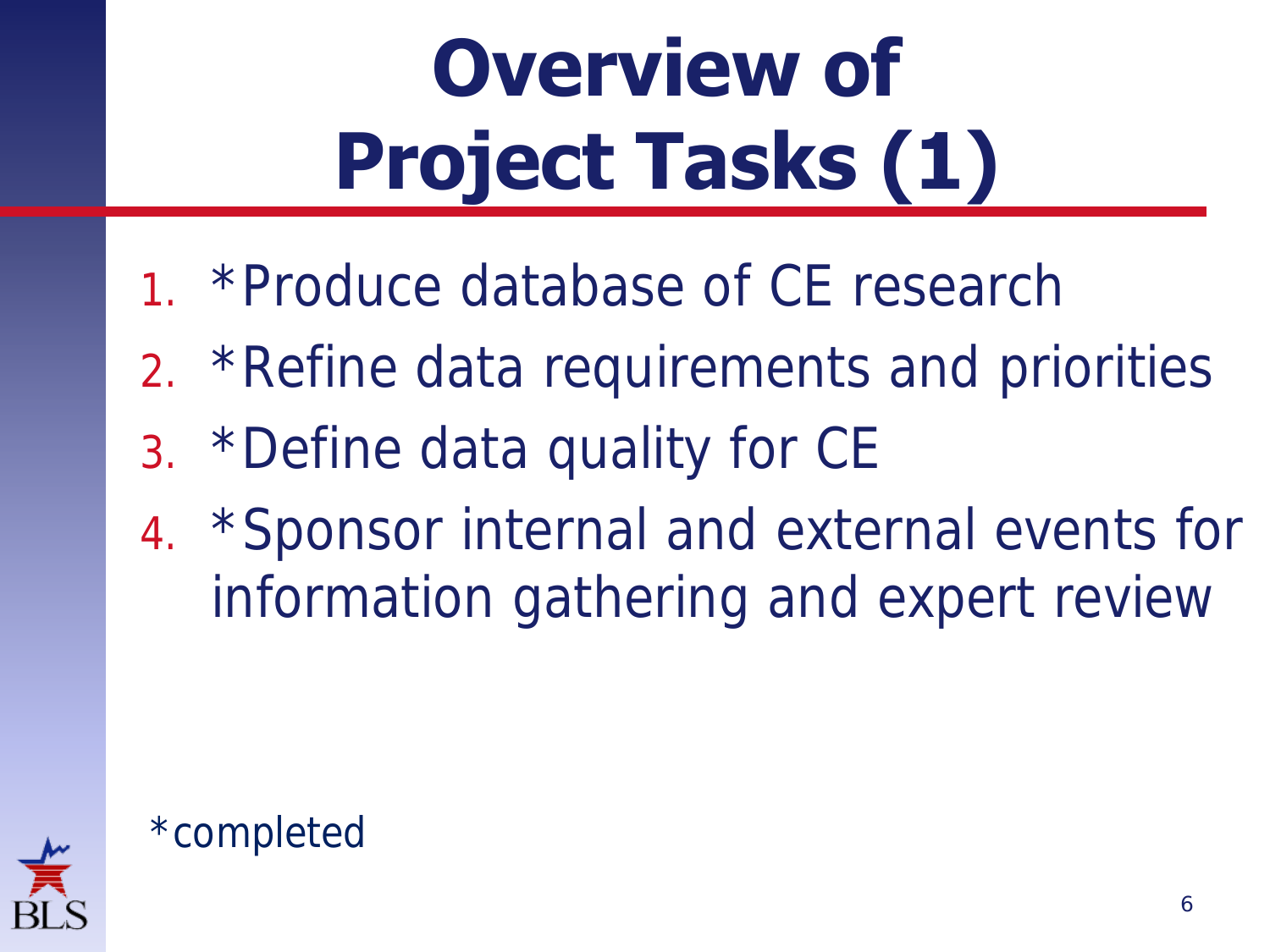# **Overview of Project Tasks (2)**

- 5. Conduct research
- 6. Recommend a survey redesign
- 7. Assess user impact of design alternatives
- 8. Propose a transition roadmap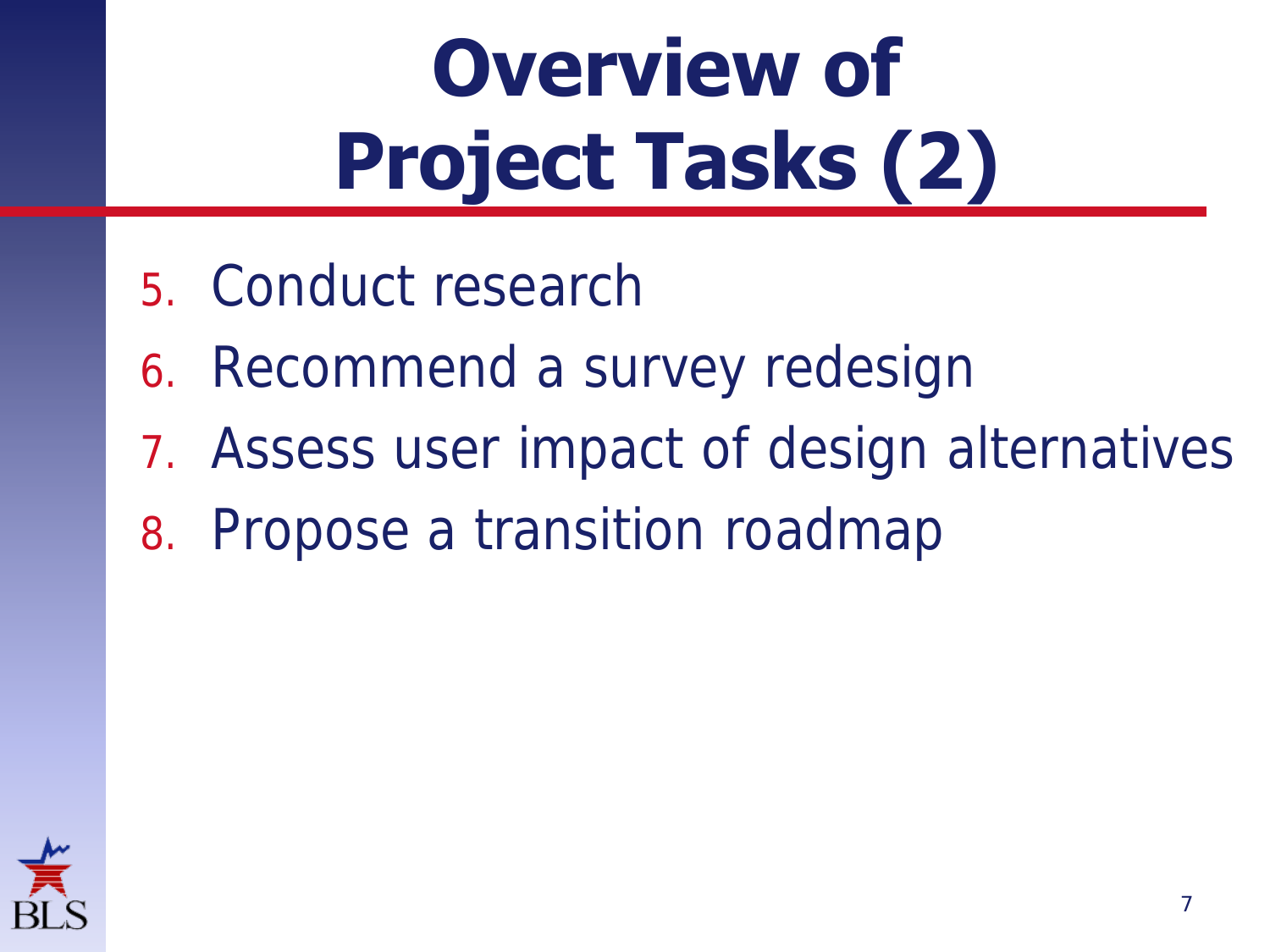#### **Project Tasks by Year**

| Year    | <b>Tasks</b>                                                                                                     |   |
|---------|------------------------------------------------------------------------------------------------------------------|---|
| 2009-10 | (1) Research database<br>(2) Data requirements and priorities<br>(3) Data quality definition                     |   |
| 2010-12 | (4) Hold research events, produce reports                                                                        |   |
| 2010-13 | (5) Conduct ongoing supporting research                                                                          |   |
| 2013    | (6) Recommend survey redesign<br>(7) Assess user impact of design alternatives<br>(8) Propose transition roadmap |   |
| $2014+$ | Piloting<br>Evaluation<br>Transition                                                                             | 8 |

 $\breve{\textbf{r}}$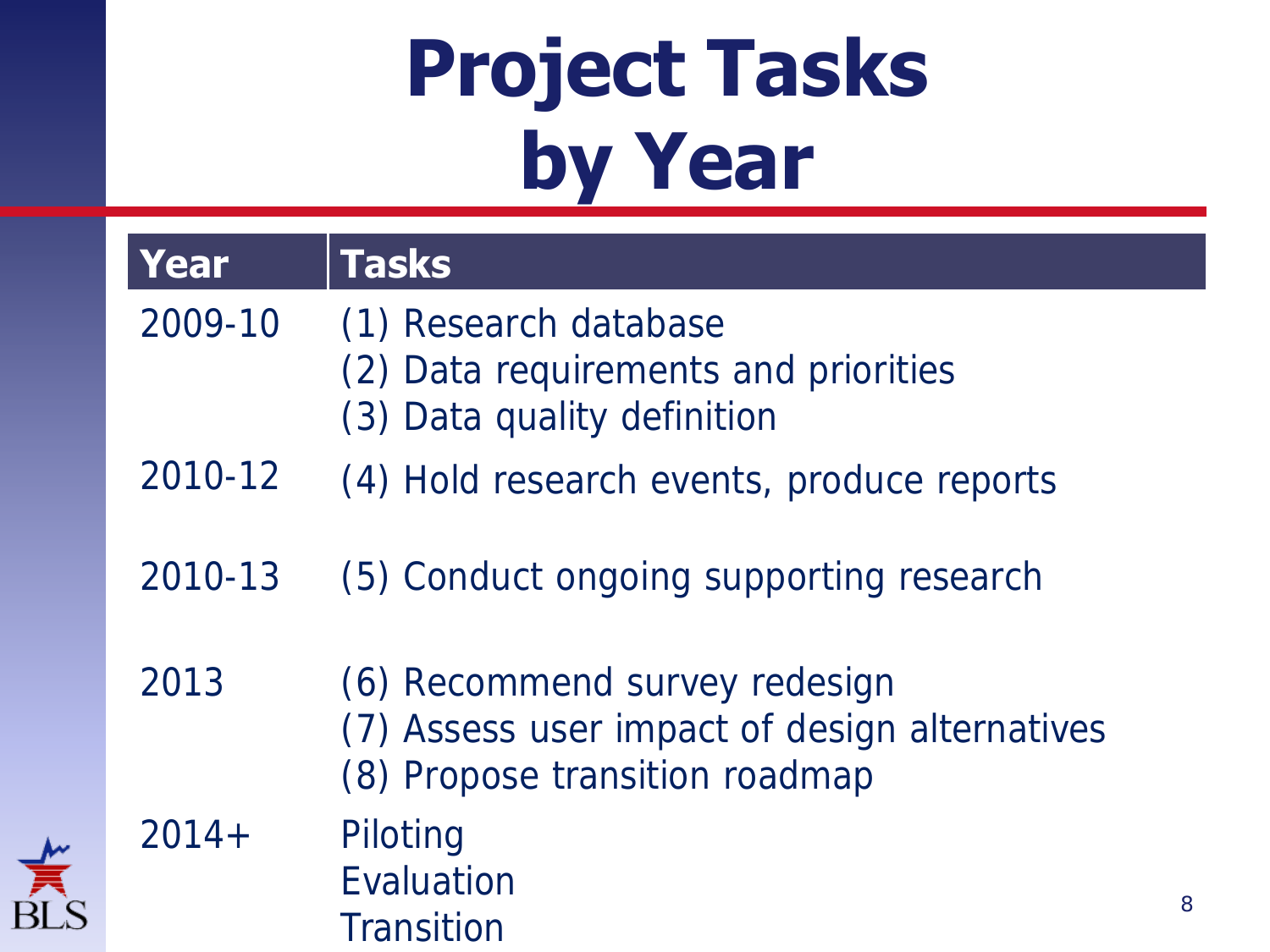## **Current Gemini Teams**

- Gemini Design Team
	- ▶ Joint Census-BLS, Kick-off this week
- Gemini Sampling Team I
- Gemini Technology Team
	- ▶ Joint Census-BLS, Just finished
- OPLC (Office of Prices and Living Conditions) Requirements Team
	- ▶ Joint CE-Consumer Price Index (CPI) plus Division of Price and Index Number Research (DPINR)



■ Small-scale Redesign Team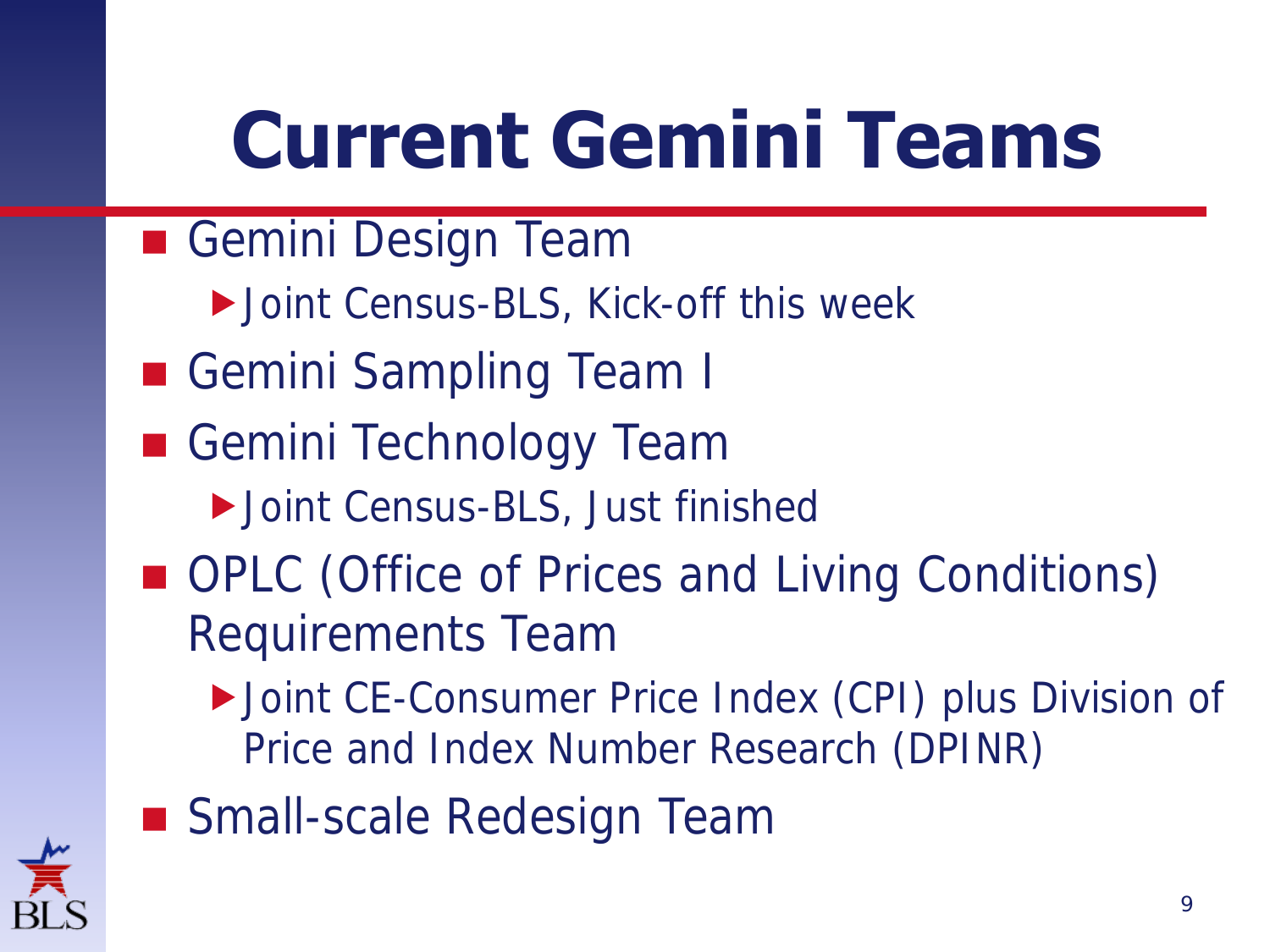## **Activities To Date: Reports (1)**

**Date Report**

Oct 2009 Data Quality Definition Report

Mar 2010 Research Project Tracking System Report

Jun 2010 CPI Requirements Paper

Aug 2010 Conference Team Report

Aug 2010 Data User Needs Report

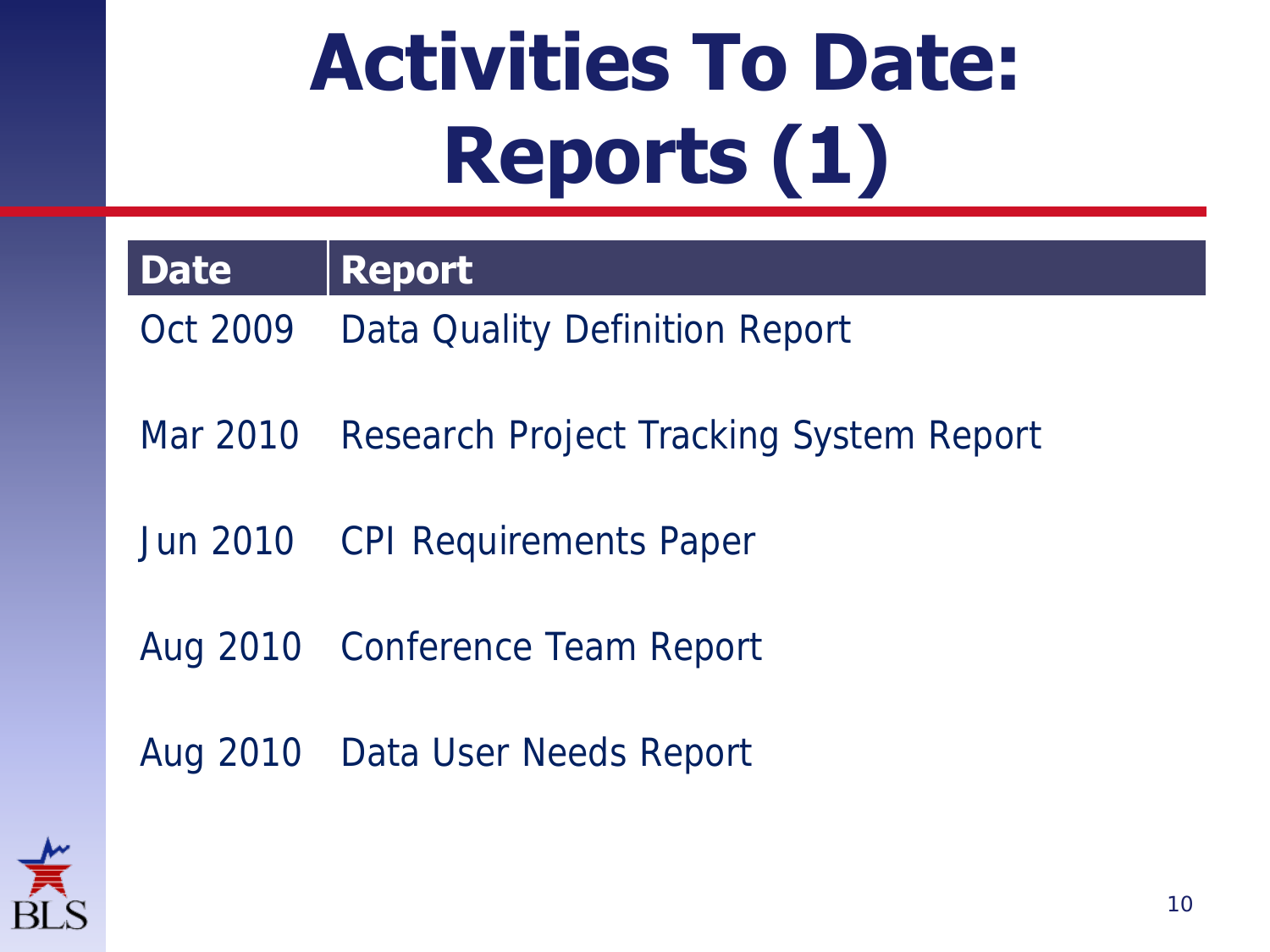## **Activities To Date: Reports (2)**

**Date Report**

Mar 2010 Methods Workshop Report

May 2011 Revised Vision Document

May 2011 CE Data Requirements Report

Aug 2011 Household Survey Producers Workshop Assessment

Dec 2011 Redesign Options Workshop papers

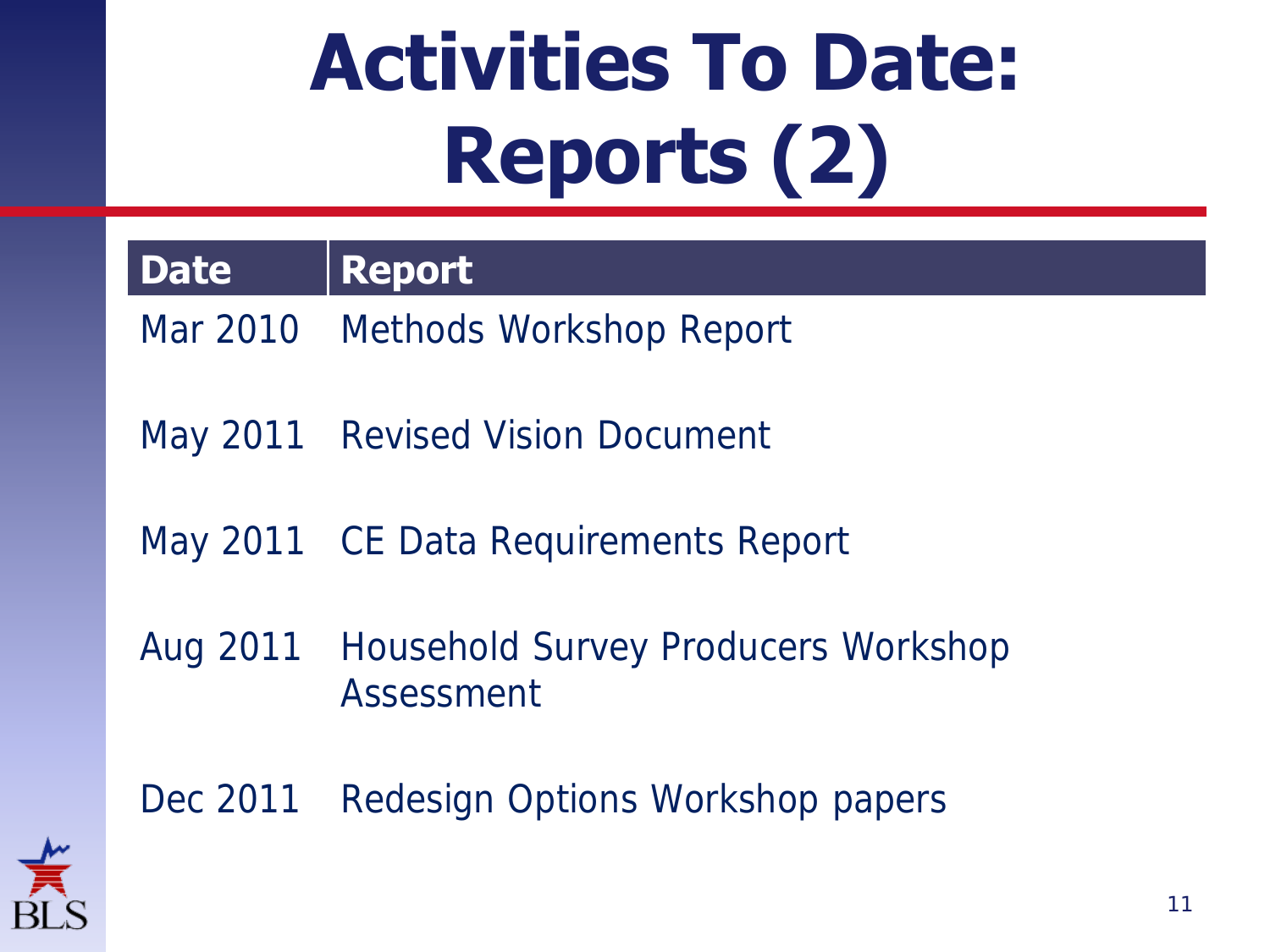## **Activities To Date: Reports (3)**

#### **Date Report**

Jun 2012 Gemini Technology Team Report

July 2012 Revised Vision Document

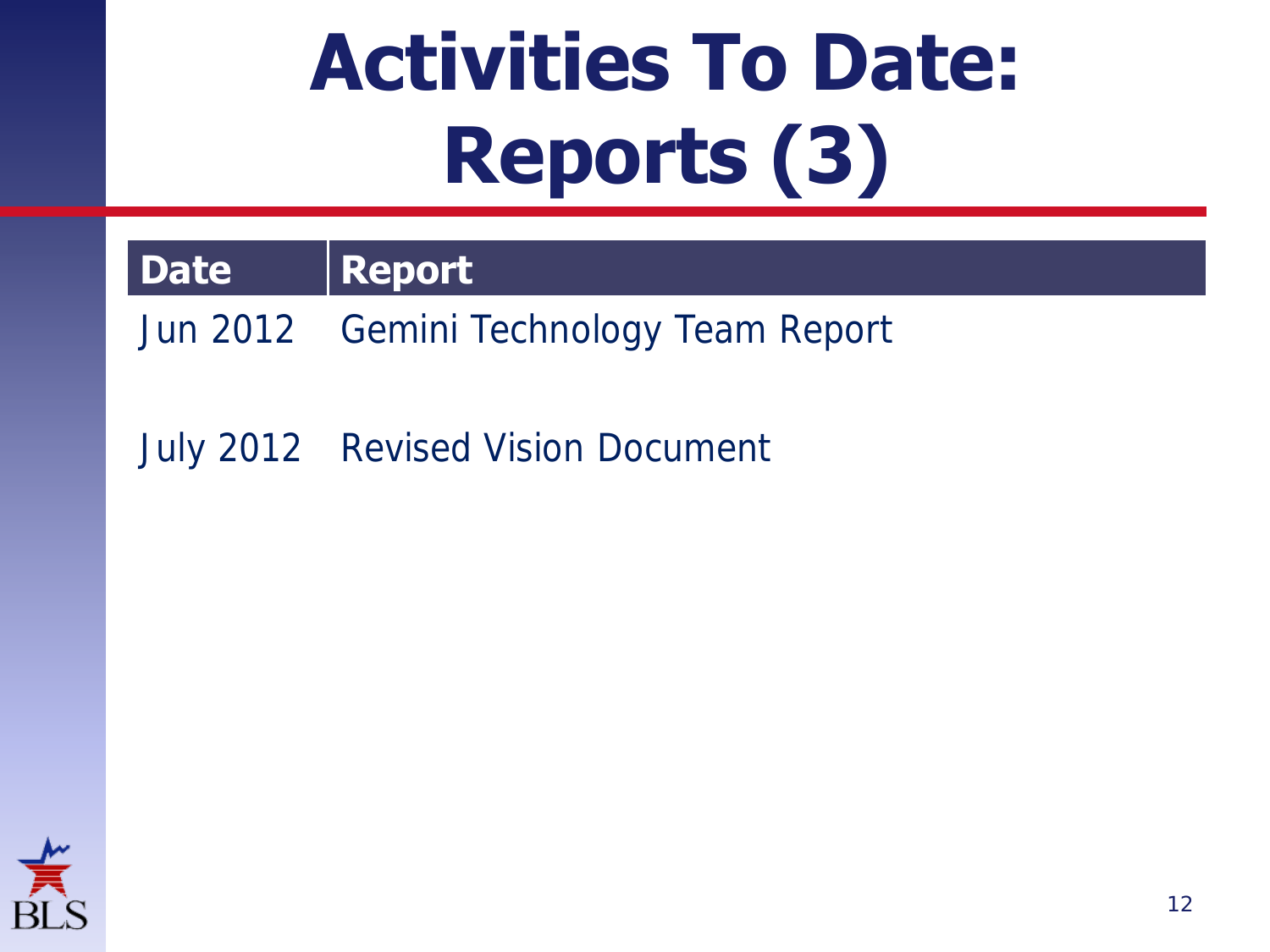#### **Activities To Date: Events and Contracts (1)**

#### **Date Event**

- Jan 2010 Survey Redesign Panel
- Mar 2010 Data Capture Technology Forum
- May 2010 Panel on Respondent Record Use
- Jun 2010 Data User Needs Forum
- Sept 2010 Contract with the Committee on National Statistics (CNSTAT) Expert Panel awarded



Dec 2010 Methods Workshop 13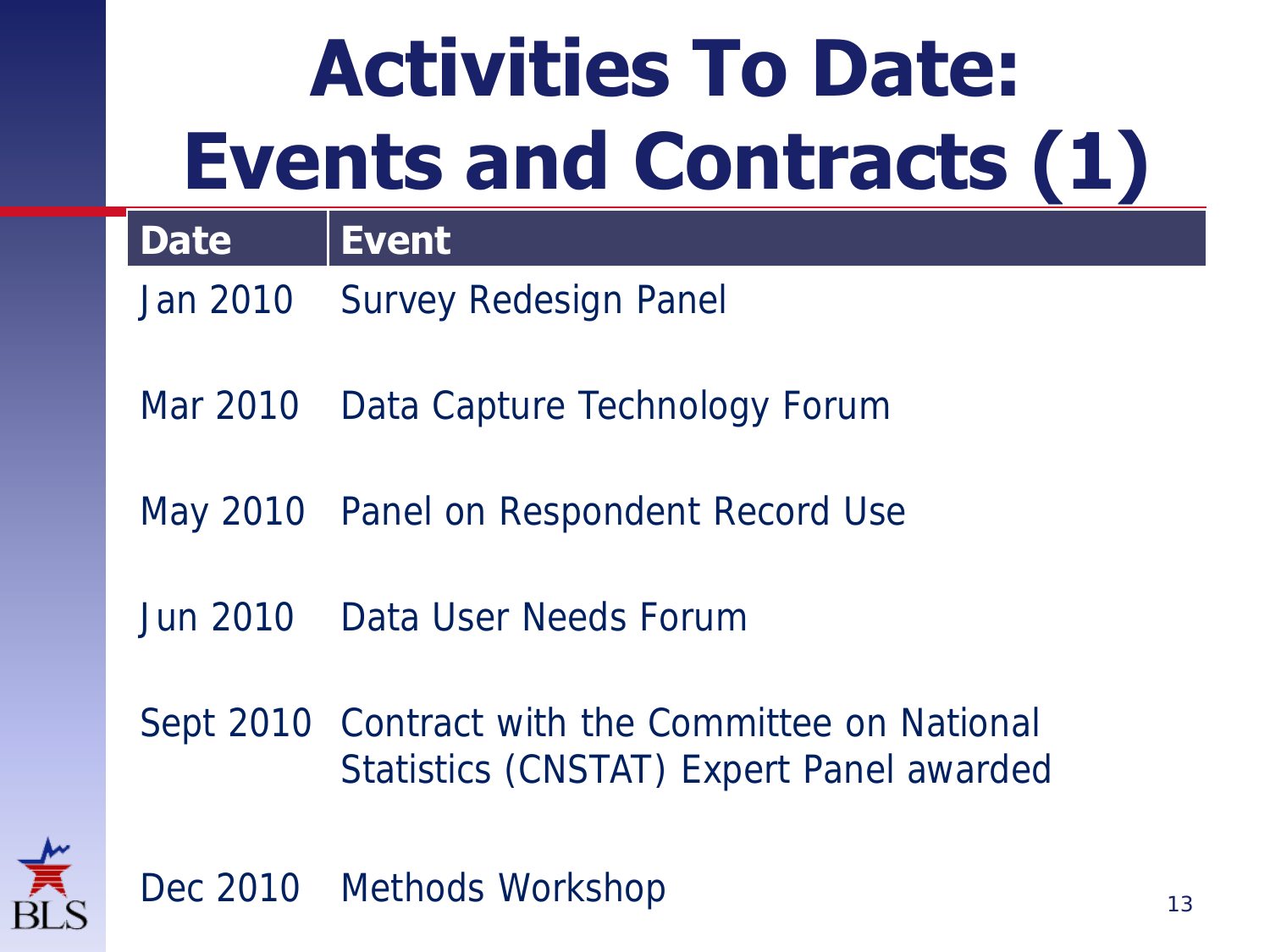## **Activities To Date: Events and Contracts (2)**

| <b>Date</b>     | <b>Event</b>                                              |
|-----------------|-----------------------------------------------------------|
| Feb 2011        | <b>CNSTAT Expert Panel First Meeting</b>                  |
| <b>Jun 2011</b> | Household Survey Producers Workshop                       |
| Oct 2011        | Redesign Options Workshop                                 |
| Jan 2012        | <b>CNSTAT Expert Panel Fourth Meeting</b>                 |
| Jun 2012        | Contract for Independent Redesign Proposals II<br>awarded |



14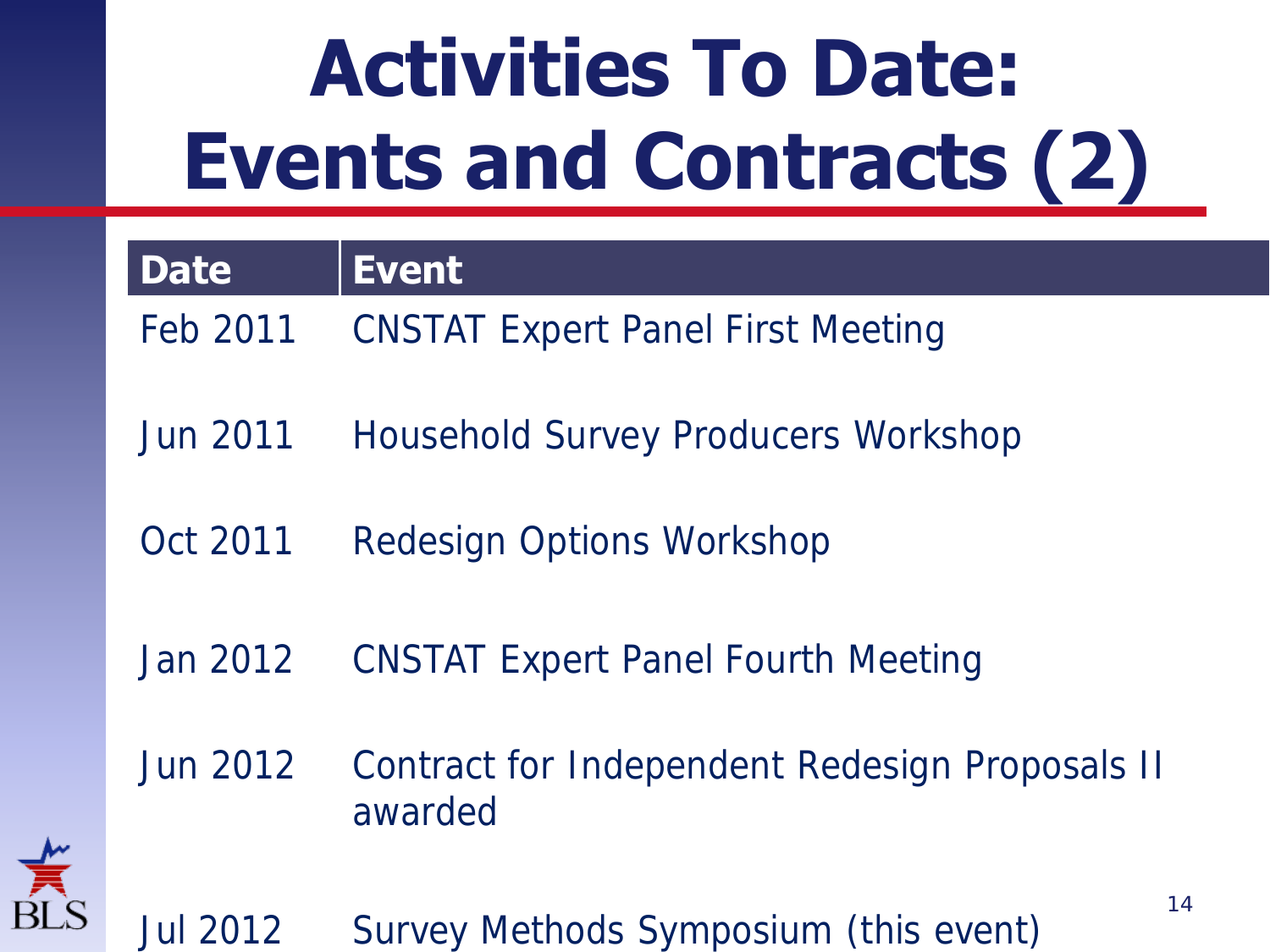# **Upcoming Activities**



Win 2012 Independent Redesign Proposals II presentations

Spr 2013 Independent Redesign Proposals II Report



Spr 2013 Gemini Design Team proposal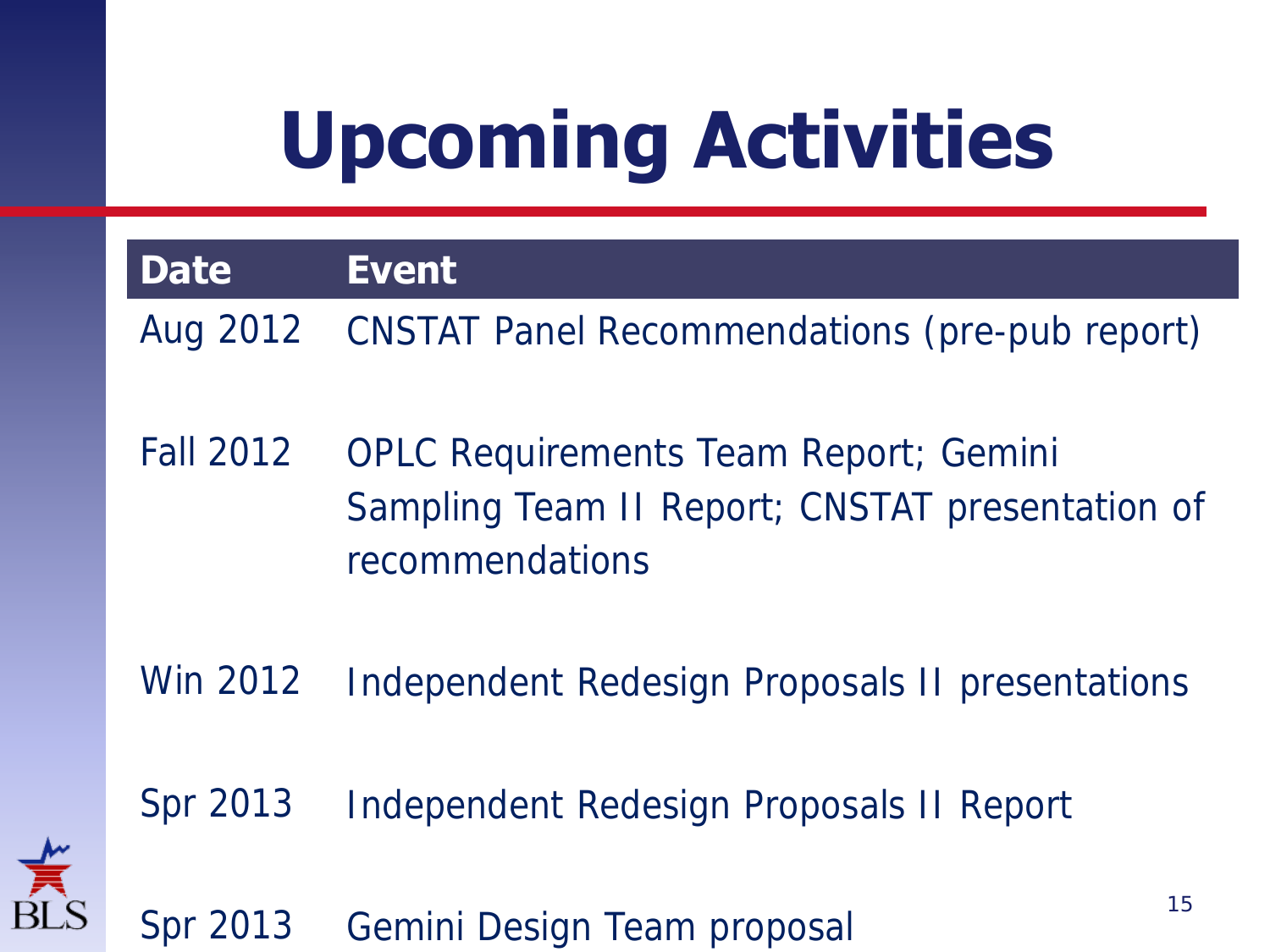#### **Related Research**

- Already covered by Adam in previous presentation
- **Joint efforts** 
	- **BLS Division of Consumer Expenditure Survey**
	- **BLS Office of Survey Methods Research**
	- Census Bureau
- Mostly the same people involved in research projects and Gemini
- 
- $\blacksquare$  30+ completed projects since  $\sim$  2009 and 17 ongoing 16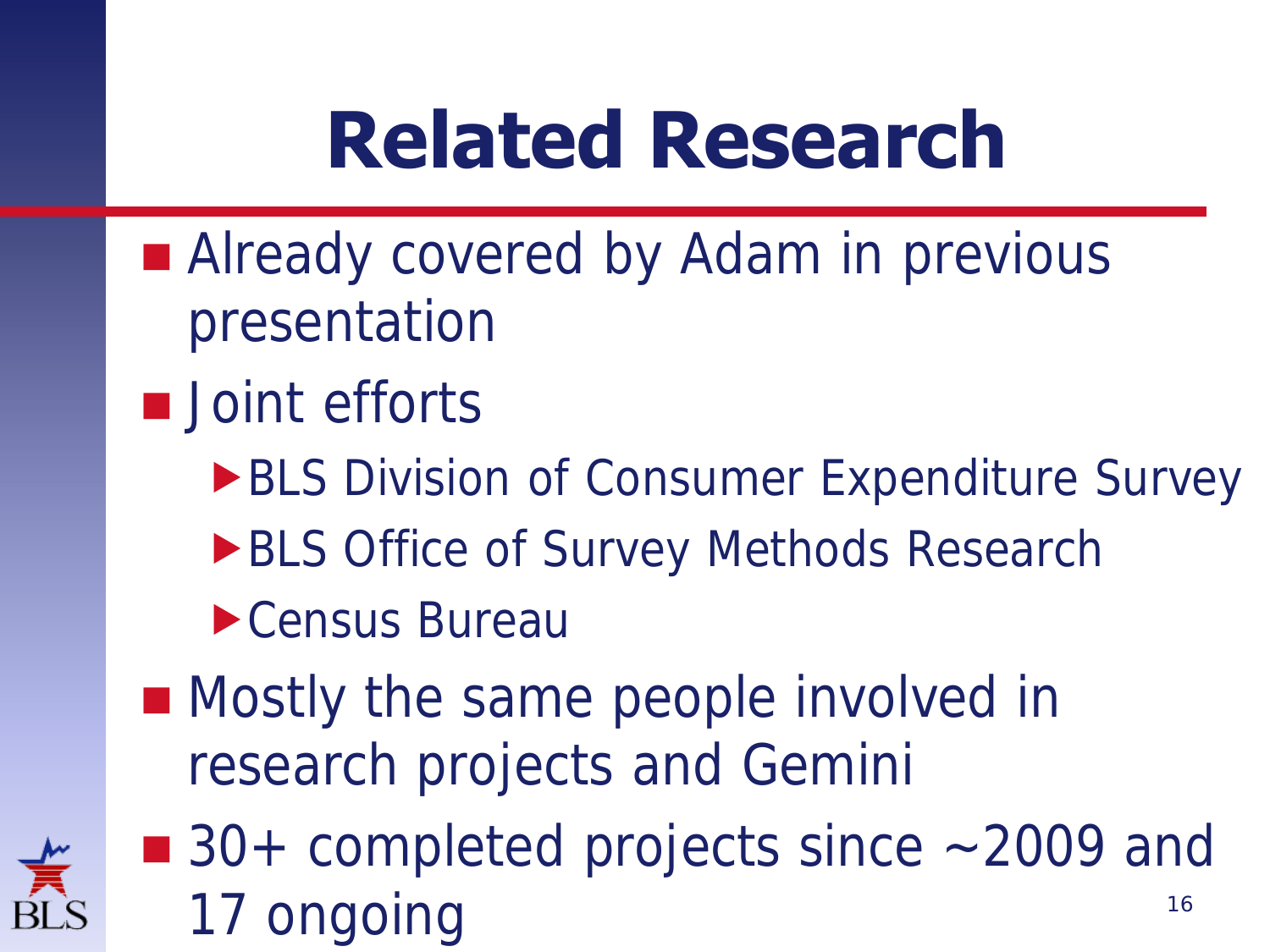### **Project Website**

<http://www.bls.gov/cex/geminimaterials.htm>

#### Information available on:

- Gemini overview
- Gemini events
- Gemini presentations
- ▶ CE survey methods research
- ▶ CE methods and survey forms
- ▶ Other redesign related events and studies